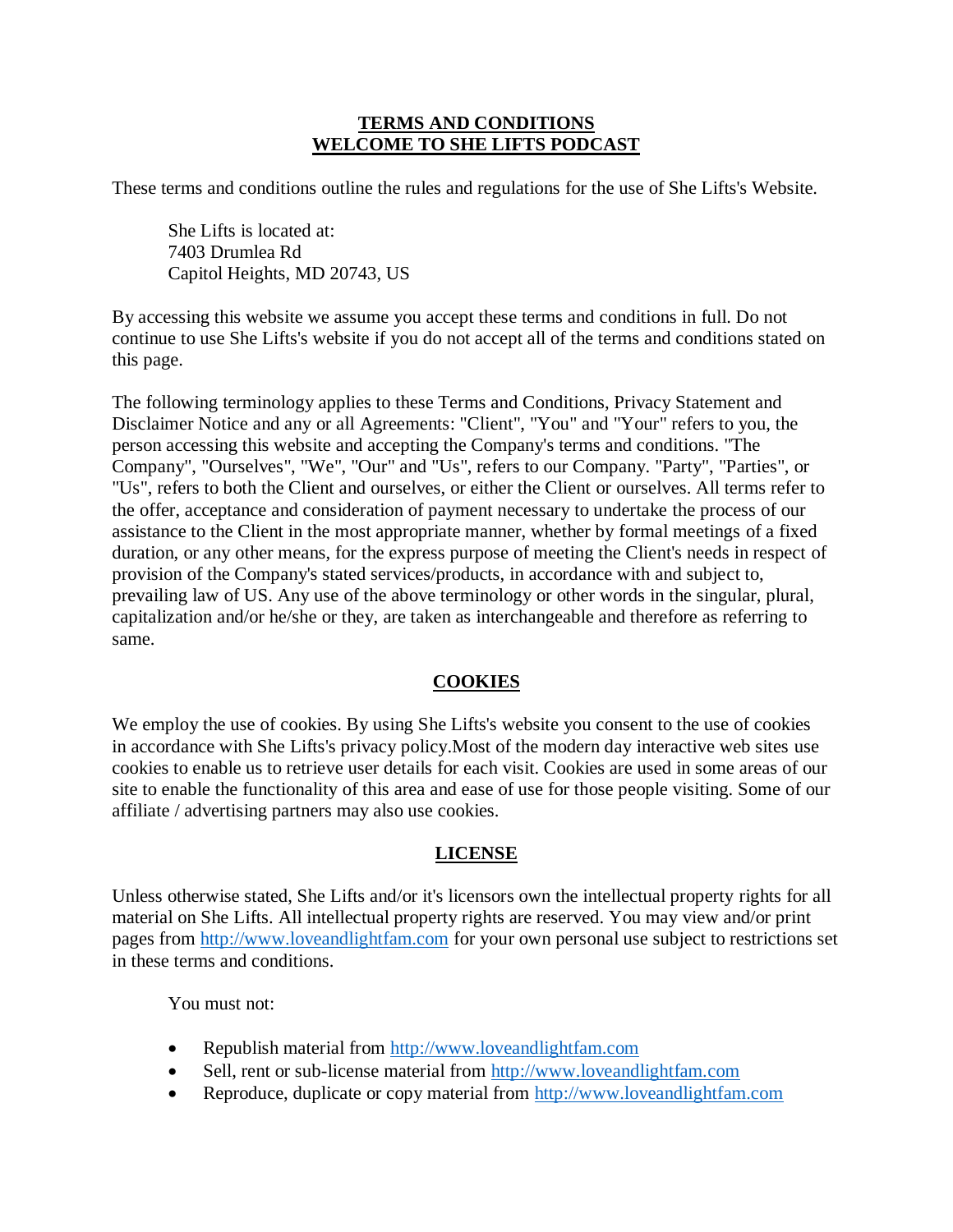• Redistribute content from She Lifts (unless content is specifically made for redistribution).

# **USER COMMENTS**

This Agreement shall begin on the date hereof.

Certain parts of this website offer the opportunity for users to post and exchange opinions, information, material and data ('Comments') in areas of the website. She Lifts does not screen, edit, publish or review Comments prior to their appearance on the website and Comments do not reflect the views or opinions of She Lifts, its agents or affiliates. Comments reflect the view and opinion of the person who posts such view or opinion. To the extent permitted by applicable laws She Lifts shall not be responsible or liable for the Comments or for any loss cost, liability, damages or expenses caused and or suffered as a result of any use of and/or posting of and/or appearance of the Comments on this website.

She Lifts reserves the right to monitor all Comments and to remove any Comments which it considers in its absolute discretion to be inappropriate, offensive or otherwise in breach of these Terms and Conditions.

You warrant and represent that:

- You are entitled to post the Comments on our website and have all necessary licenses and consents to do so;
- The Comments do not infringe any intellectual property right, including without limitation copyright, patent or trademark, or other proprietary right of any third party;
- The Comments do not contain any defamatory, libelous, offensive, indecent or otherwise unlawful material or material which is an invasion of privacy
- The Comments will not be used to solicit or promote business or custom or present commercial activities or unlawful activity.

You hereby grant to She Lifts a non-exclusive royalty-free license to use, reproduce, edit and authorize others to use, reproduce and edit any of your Comments in any and all forms, formats or media.

# **HYPERLINKING TO OUR CONTENT**

The following organizations may link to our Web site without prior written approval:

- Government agencies;
- Search engines;
- News organizations;
- Online directory distributors when they list us in the directory may link to our Web site in the same manner as they hyperlink to the Web sites of other listed businesses;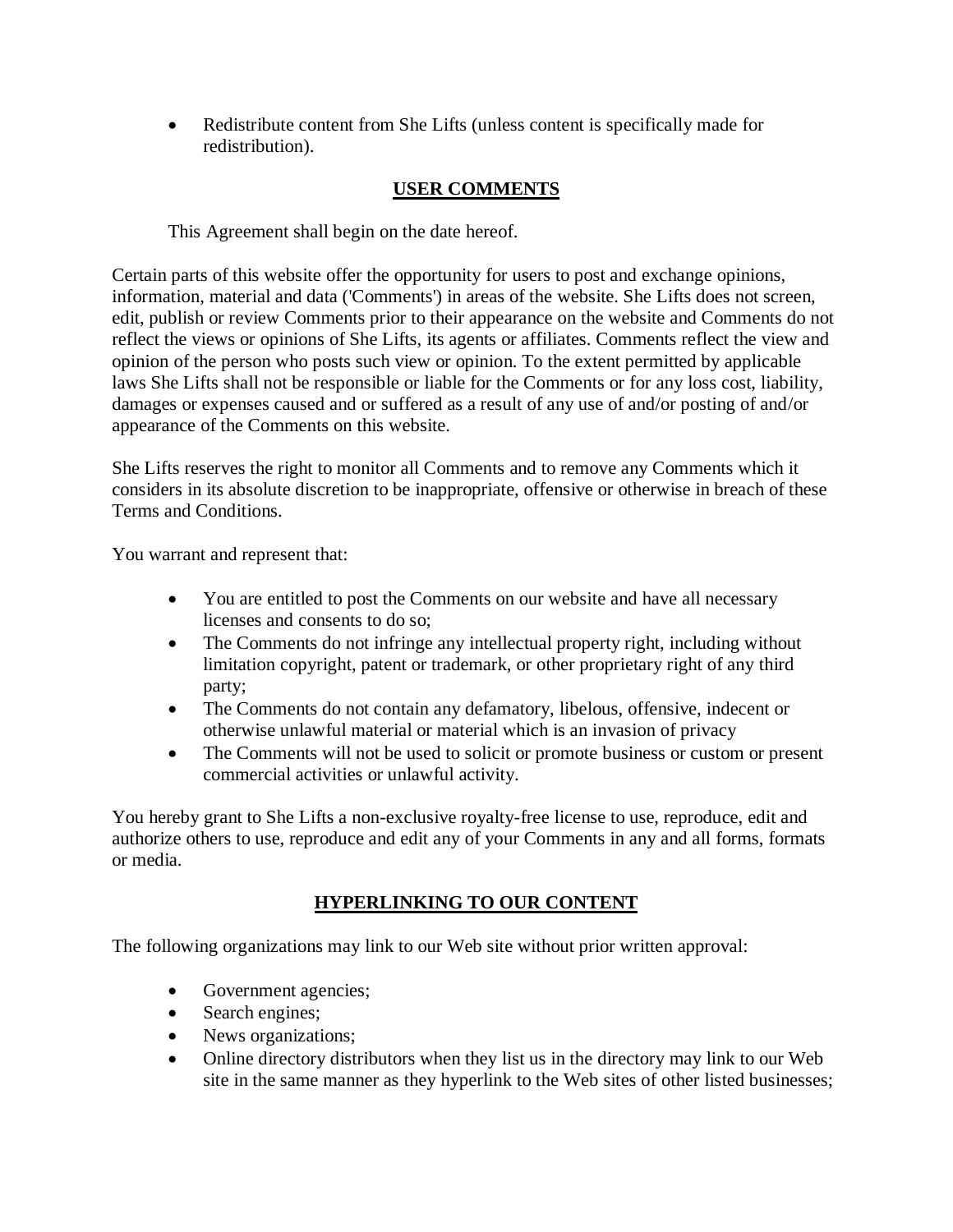• and Systemwide Accredited Businesses except soliciting non-profit organizations, charity shopping malls, and charity fundraising groups which may not hyperlink to our Web site.

These organizations may link to our home page, to publications or to other Web site information so long as the link:

- (a) is not in any way misleading;
- (b) does not falsely imply sponsorship, endorsement or approval of the linking party and its products or services; and
- (c) fits within the context of the linking party's site.

We may consider and approve in our sole discretion other link requests from the following types of organizations:

- commonly-known consumer and/or business information sources such as Chambers of Commerce, American Automobile Association, AARP and Consumers Union;
- dot.com community sites;
- associations or other groups representing charities, including charity giving sites,
- online directory distributors;
- internet portals;
- accounting, law and consulting firms whose primary clients are businesses;
- and educational institutions and trade associations.

We will approve link requests from these organizations if we determine that:

- (a) the link would not reflect unfavorably on us or our accredited businesses (for example, trade associations or other organizations representing inherently suspect types of business, such as work-at-home opportunities, shall not be allowed to link);
- (b)the organization does not have an unsatisfactory record with us;
- (c) the benefit to us from

the visibility associated with the hyperlink outweighs the absence of ; and

(d) where the

link is in the context of general resource information or is otherwise consistent with editorial content

in a newsletter or similar product furthering the mission of the organization.

These organizations may link to our home page, to publications or to other Web site information so long as the link:

(a) is not in any way misleading;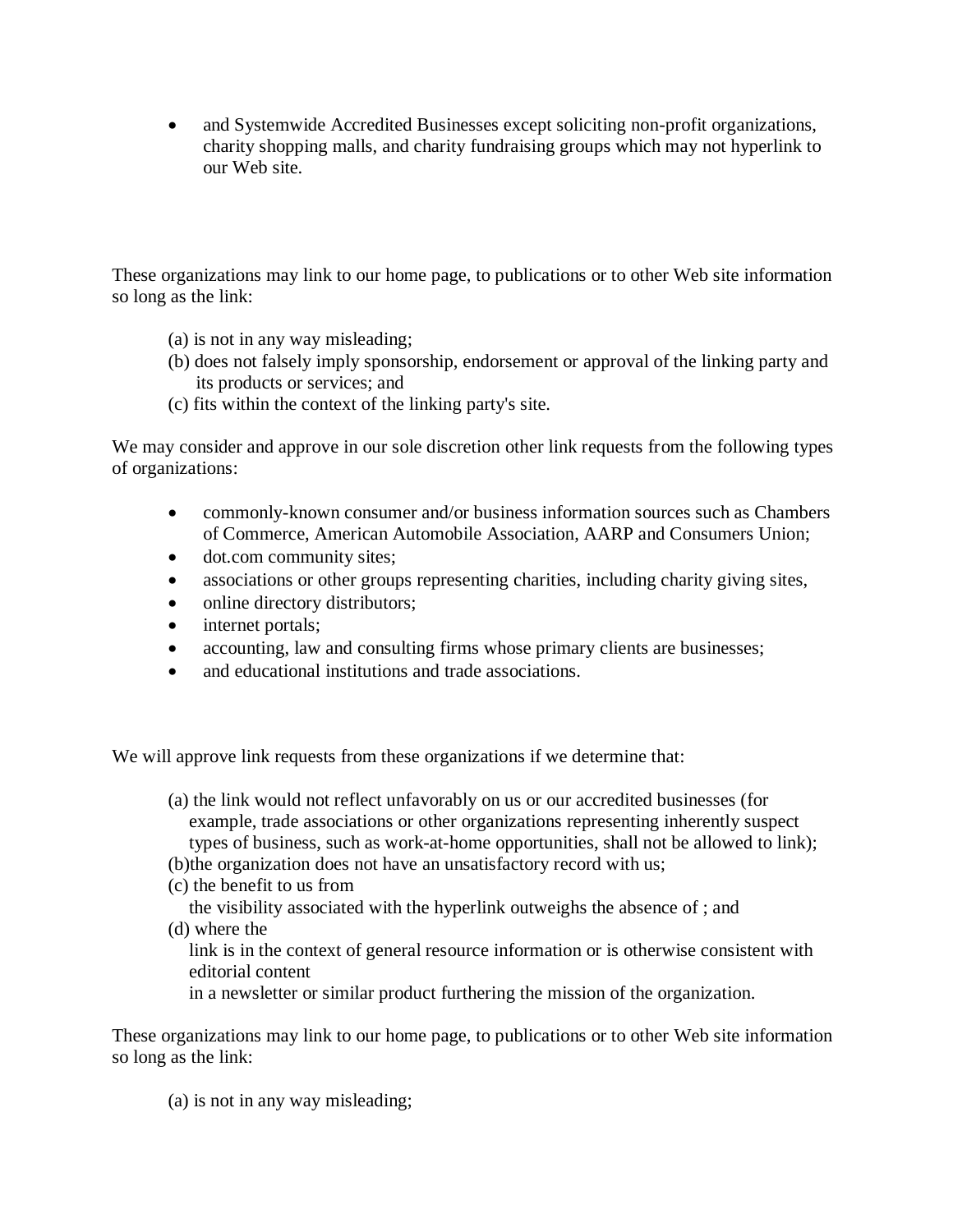- (b) does not falsely imply sponsorship, endorsement or approval of the linking party and its products or services; and
- (c) fits within the context of the linking party's site.

If you are among the organizations listed in paragraph 2 above and are interested in linking to our website, you must notify us by sending an e-mail to [ohbutwhenshelifts@outlook.com.](mailto:ohbutwhenshelifts@outlook.com)

Please include your name, your organization name, contact information (such as a phone number and/or e-mail address) as well as the URL of your site, a list of any URLs from which you intend to link to our Web site, and a list of the URL(s) on our site to which you would like to link. Allow 2-3 weeks for a response.

Approved organizations may hyperlink to our Web site as follows:

- By use of our corporate name; or
- By use of the uniform resource locator (Web address) being linked to; or
- By use of any other description of our Web site or material being linked to that makes sense within the context and format of content on the linking party's site.

No use of She Lifts's logo or other artwork will be allowed for linking absent a trademark license agreement.

### **RESERVATION OF RIGHTS**

We reserve the right at any time and in its sole discretion to request that you remove all links or any particular link to our Web site. You agree to immediately remove all links to our Web site upon such request. We also reserve the right to amend these terms and conditions and its linking policy at any time. By continuing to link to our Web site, you agree to be bound to and abide by these linking terms and conditions.

### **REMOVAL OF LINKS FROM OUR WEBSITE**

If you find any link on our Web site or any linked web site objectionable for any reason, you may contact us about this. We will consider requests to remove links but will have no obligation to do so or to respond directly to you.

Whilst we endeavor to ensure that the information on this website is correct, we do not warrant its completeness or accuracy; nor do we commit to ensuring that the website remains available or that the material on the website is kept up to date.

### **CONTENT LIABILITY**

We shall have no responsibility or liability for any content appearing on your Web site. You agree to indemnify and defend us against all claims arising out of or based upon your Website. No link(s) may appear on any page on your Web site or within any context containing content or